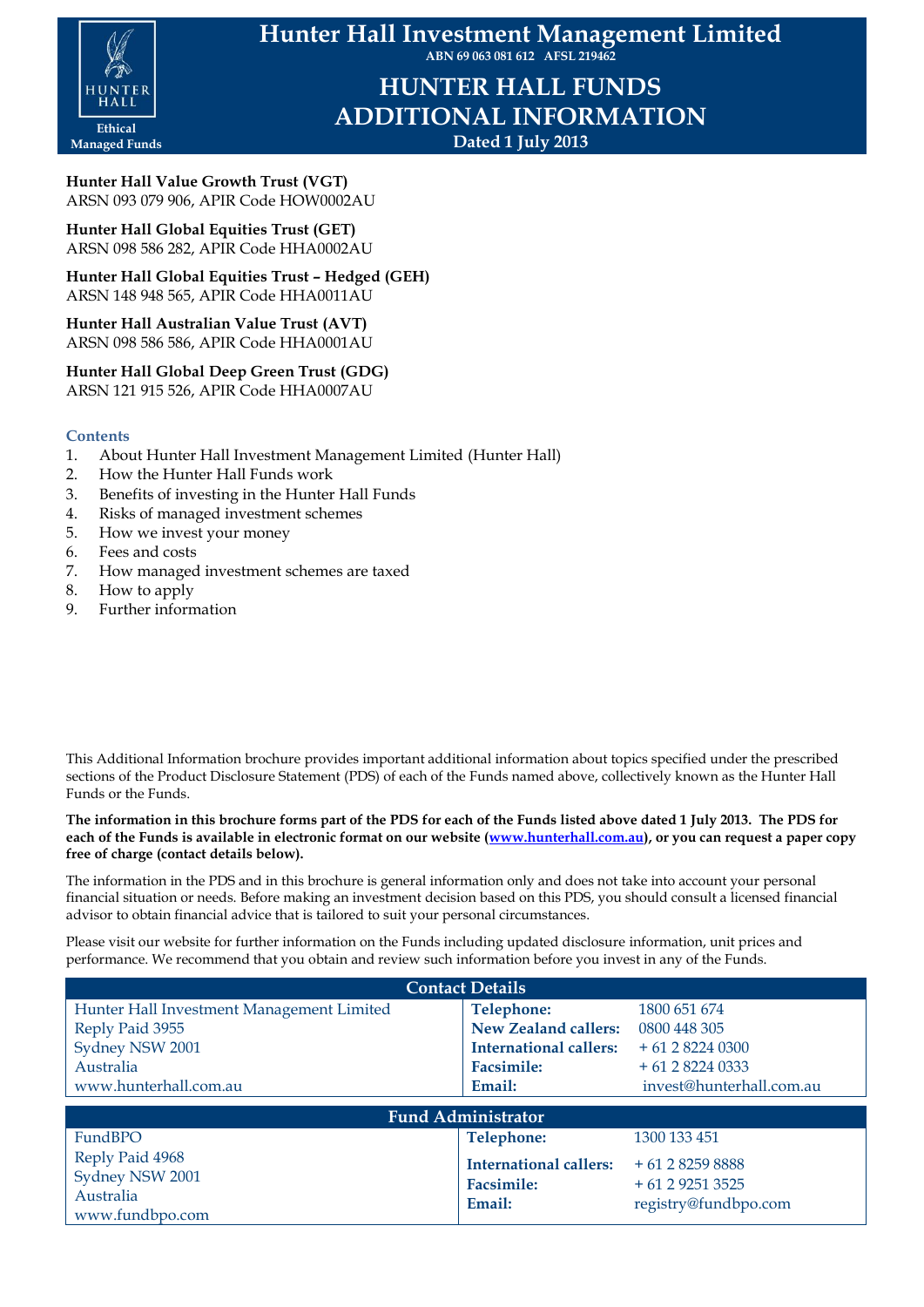### **1. About Hunter Hall Investment Management Limited (Hunter Hall)**

There is no additional information for this section.

### **2. How the Hunter Hall Funds work**

### **Acquisition and Disposal of Interests**

#### *Issue of units*

The number of units issued to an investor is dependent on the Entry Price of the Fund for that particular day and any applicable entry fees (refer to section 6 on 'Fees and cost' in the relevant Fund's PDS) that may get deducted from the invested amount.

Units are allotted on the business day that Hunter Hall receives a valid Application Form, provided that the form is received by 3pm (AEST) on that business day. Valid applications received by Hunter Hall after 3pm (AEST) on a business day are deemed to have been received on the next business day. Units will be issued at the Entry Price applicable for that day.

Hunter Hall has the discretion to refuse an application.

Upon receiving and accepting an application for units, Hunter Hall will issue an investment confirmation statement setting out the number of units issued.

The allocation of additional units by way of the automatic reinvestment of income is free of transaction costs and no entry fee is payable.

Unitholders investing in the Hunter Hall Funds from outside Australia may experience a delay in the processing of applications due to international funds clearance.

Hunter Hall may issue fractions of units.

### *Entry Price*

Units in the Funds are issued, after deduction of applicable entry fees from the invested amount, at the Entry Price (also known as the Application Price) which is calculated as follows:

- the net asset value (NAV) of a Fund reflects the value of the Fund assets at the close of business in each market in which the Fund invests less all liabilities,
- the Unit Value is calculated by dividing the NAV of the Fund by the number of units on issue at the close of each business day, and
- the Entry Price is calculated by adding to the Unit Value an amount equal to the transaction cost per unit of acquiring Authorised Investments (i.e. brokerage and stamp duty on certain international transactions). This transaction cost is also referred to as a unit price spread.

For unitholders electing to have income automatically reinvested, the Entry Price for those units is equal to the Unit Value and does not include the transaction cost.

# *Exit Price*

The Exit Price (also known as the Redemption Price) of units in the Funds is calculated as follows:

- the net asset value (NAV) of a Fund reflects the asset values at the close of business in each market in which the Fund invests less all liabilities,
- the Unit Value is calculated by dividing the NAV of the Fund by the number of units on issue at the close of each business day, and
- the Exit Price is calculated by subtracting from the Unit Value an amount equal to the transaction cost per unit of disposing of Authorised Investments (i.e. brokerage and stamp duty on certain international transactions).

### *Unit Pricing Discretionary Policy*

Hunter Hall has adopted a Unit Pricing Discretionary Policy that sets out the rules and guidelines it follows when valuing the Funds' assets. Unitholders can request a copy of the policy document by contacting Hunter Hall.

#### *Making an investment*

The minimum initial application amount is \$5,000.

Initial applications for units can only be made on the Application Form attached to the current PDS. Your completed Application Form should be forwarded to:

### **FundBPO – Unit Registry GPO Box 4968 Sydney NSW 2001 Australia**

Cheques should be made payable to: 'JPM Nominees ACF HH App a/c'.

Note that an application is not considered to be valid until the invested funds have been cleared.

#### *Making an additional investment*

Existing unitholders in a Fund may invest further amounts in that Fund of \$2,000 or more at any time. Additional investments may be made by cheque or bank deposit and details should be forwarded to us by email, fax or post. You may choose to use the Additional Investment Form which is available on our website. Additional units may also be acquired through the reinvestment of income distributions or via the Regular Savings Plan, which has a minimum monthly contribution amount of \$200.

**If you are an existing unitholder, but wish to invest in another Hunter Hall Fund you must complete a new Application Form.**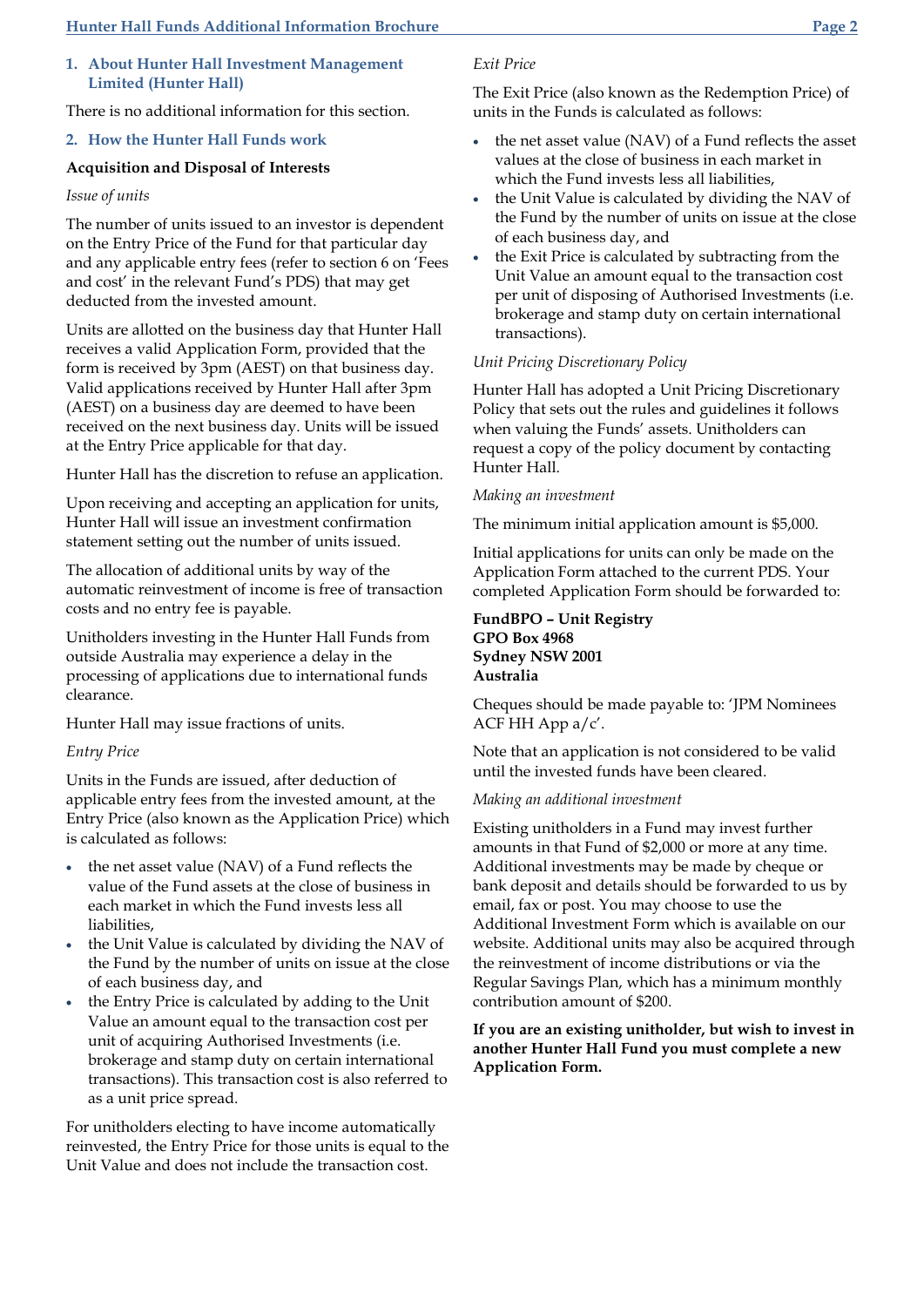# *Payments*

Income distributions can be deposited directly into an Australian bank, building society or credit union account nominated by a unitholder or mailed to the unitholder by cheque.

# *Reinvestment in additional units*

Unitholders may elect to have income distributions automatically reinvested in additional units. In this case:

- additional units are allotted as at 30 June and 31 December, and
- the Entry Price of additional units is free of transaction costs and no entry fee is payable.

# *Regular Savings Plan*

The Regular Savings Plan (RSP) is an ideal way to save and accumulate long term wealth. It also allows you to benefit from averaging the cost of your units through periods of fluctuating market prices. To start a Regular Savings Plan you will need to:

- make an initial investment of \$5,000 or more,
- nominate a monthly investment amount of \$200 or more,
- complete the Regular Savings Plan section of the Application or Additional Investment Forms

We will debit your Australian bank, building society or credit union account on or around the 15th of each month. The first debit will be in the month following the processing of your initial application. If an RSP request is received for an existing application before the 10th of the month it will start on the next collection date.

Normal contribution fees and transaction costs apply to monthly investments. Contribution fees will be processed in accordance with your directions detailed on your original Application Form, unless Hunter Hall has been advised otherwise. Your financial institution may charge you a fee on the monthly debit to your account.

# *Transferring units*

Units in the Hunter Hall Funds may be transferred to another account holder without incurring transaction costs. To do so, the existing unitholder may complete a Standard Transfer Form (STF). This form is available from Hunter Hall by contacting the Investor Relations department during business hours and must be sent to the NSW Office of State Revenue to be assessed for Stamp Duty. The transferee must also complete an Application Form from the current PDS.

To follow this procedure, send the completed STF, together with payment, to:

NSW Office of State Revenue GPO Box 4042 Sydney NSW 2001

To expedite the process you should include the completed Hunter Hall Application Form and a letter with your STF requesting the NSW Office of State

Revenue to send the stamped STF and Application Form directly to FundBPO.

Transfers of units are prima facie subject to stamp duty at a rate of 0.6% on the higher of the consideration paid for, or the unencumbered market value of, the relevant units. However, in circumstances where a transfer of units does not involve a change in the beneficial ownership of those units (e.g. a transfer to a custodian), the amount of duty payable should be limited to \$50 (although there may also be additional nominal duties).

For information regarding the amount of duty on the transaction, or for any further information regarding the transfer, contact the NSW Office of State Revenue on 1300 139 814 or visit their website at [www.osr.nsw.gov.au.](http://www.osr.nsw.gov.au/)

Alternatively, unitholders may prefer to provide the Responsible Entity with a redemption notice, an Application Form in the name of the transferee and a request in writing that the redemption proceeds be applied to the new application.

You should consult your financial or taxation advisor before you arrange any transfer of units.

*Making changes to an account*

The following changes may be made by phone, email or fax:

- the way you receive marketing information,
- your regular savings amount, and
- your telephone number or email address.

The following changes require a signed letter:

- your residential or postal address,
- your bank account details (please include a copy of a bank statement),
- the way you receive your distributions,
- advisor details,

.

- your account name (subject to supporting documentation), and
- residency information and Tax File Number.

Please refer to the contact details at the front of this brochure for details of the Fund Administrator

If your account is held through a Margin Lender you will need to contact them for any changes to your account.

*Switching between the Hunter Hall Funds*

All or part of an investment can be switched between the Hunter Hall Funds. This facility is free of a contribution fee; however, transaction costs will apply for the redemption and application components of each switch. Further, other fees such as management fees or performance fees may change as a result of a switch to another Fund.

To use the switching facility, a current Application Form for the new Fund must be completed and forwarded to Hunter Hall together with switching instructions.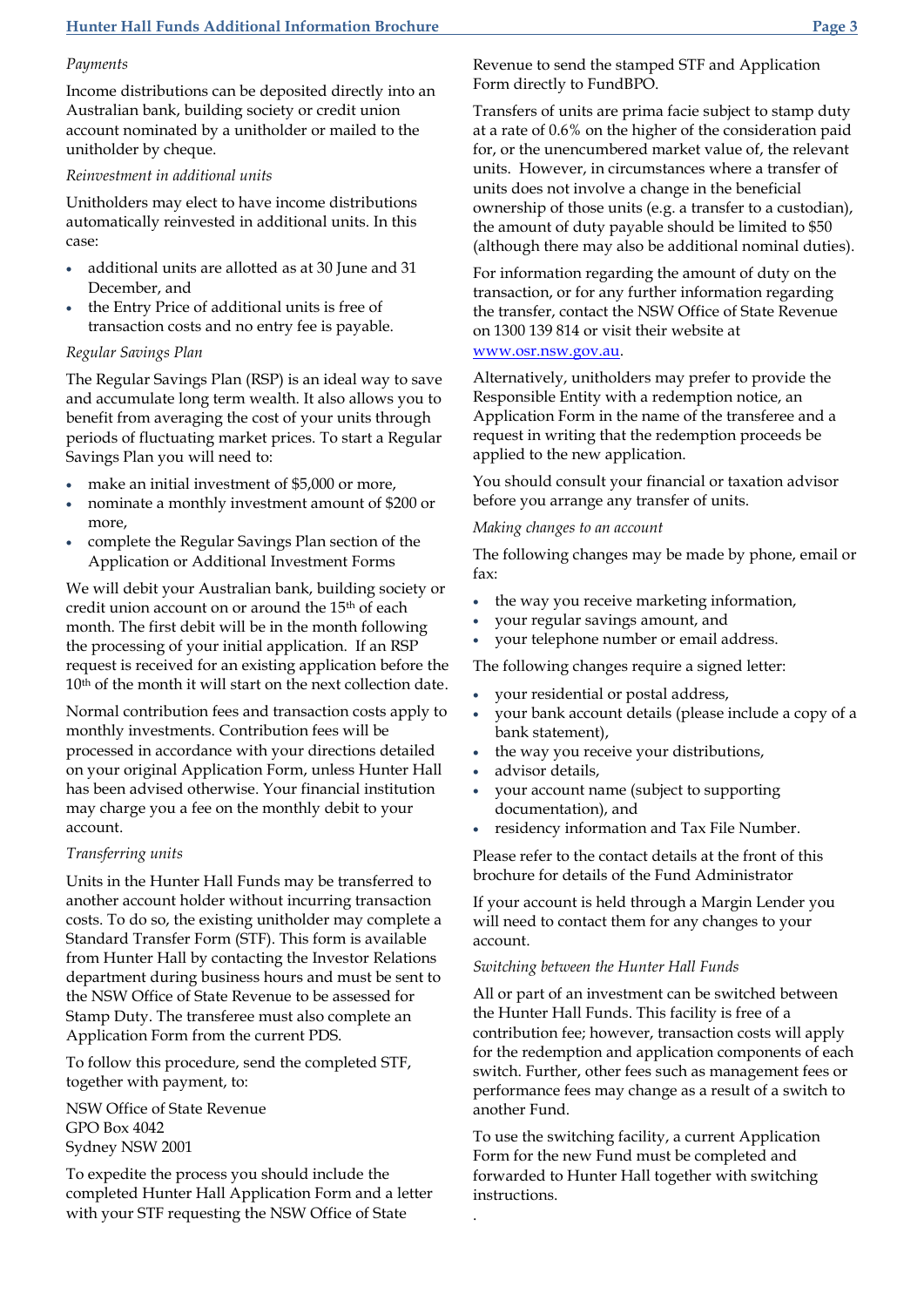Switching involves a disposal of the original units, which may realise a capital gain or loss for the unitholder.

If switching into a new account, the minimum initial investment amount of \$5,000 still applies.

### *Switching between GET and GEH*

Switching between GET and GEH is processed using the respective Unit Price of the Funds, hence no transaction cost is incurred.

# *Redeeming an investment*

For each Fund the minimum redemption amount is \$500 unless the total investment value is of a lesser amount or the value of the remaining balance after the redemption amount would be a lesser amount, in which case the redemption request will be treated as relating to the whole of the unitholder's entitlement.

The minimum redemption amount for Class B Unitholder is \$0.

You can redeem all or part of your investment by sending us your instructions by 3pm (AEST or AEDT) on a business day. If your request is received by 3pm it will be processed using the Exit Price at the close of business that day. If it is received after 3pm it will be processed using the Exit Price at the close of business on the following business day.

There are three available redemption methods:

**By post**

Please include your investor code and signature with your written redemption instructions.

- **By telephone** Please be advised that for security purposes you will be required to identify account particulars.
- **By signed facsimile or email** Signed email means an original signed letter which has been scanned and emailed to [invest@hunterhall.com.au.](mailto:invest@hunterhall.com.au)

We can only pay redemption proceeds to an Australian bank, building society or credit union account held in the name of the investor, or by an Australian dollar cheque made payable to the investor. We are unable to pay redemption proceeds to a third party bank account.

Redemption requests made by telephone, facsimile or email will result in your funds being paid into a previously nominated account. Should you wish your redemption proceeds be directed to an account that is not your nominated account a completed Redemption Form and a copy of a bank statement as evidence of your new bank account details must be received by post.

Please note that for security reasons we are unable to accept redemption requests by unsigned email or unsigned fax.

# *Redemption Restrictions*

Unitholders can redeem units as long as the relevant Fund is liquid, as defined in the Corporations Act.

Hunter Hall may delay a redemption from a Fund if:

- within 14 days of receiving a redemption notice:
	- 1. Hunter Hall receives, over a period of two consecutive business days, requests for redemption in respect of 10% or more of the units in the Fund then on issue, or
	- 2. there is a fall in the relevant benchmark index of the Fund of 5% or more compared to the level of that index at the date of receipt of the redemption notice.

In either case Hunter Hall may delay a redemption for up to 28 days for the VGT and 180 days for the GET, AVT, GDG and GEH after the date of receiving a redemption notice.

The relevant benchmark indices for the purpose of delaying redemptions are as follows:

- the Australian All Ordinaries Accumulation Index (All Ords) for the VGT,
- the S&P/ASX Small Ordinaries Accumulation Index (Small Ords) for the AVT,
- the MSCI World Total Return Index, Net Dividends Reinvested, in Australian Dollars (MSCI World) for the GET, GDG and the GEH.
- application monies for units have been paid by cheque, payment order, bill of exchange or promissory note (negotiable instrument) and such negotiable instrument has not been honoured, and
- a redemption notice is incomplete or not duly signed.

The redemption price applying in each of these circumstances is determined by the Fund Constitutions and in each case is also subject to delay.

# **3. Benefits of investing in the Hunter Hall Equity Funds**

These Funds frequently invest in small and medium sized companies. In general, it is these stocks that are most likely to meet the Portfolio Managers' criteria of undervalued shares and high quality businesses. Smaller companies often offer better investment opportunities than larger companies because:

- small businesses can occupy profitable niches and have the potential to grow at a faster rate than large businesses,
- small companies are often operated by dynamic founders who are focused on wealth creation for themselves (and fellow shareholders), and
- small and medium sized companies are not subject to the same close and continuous analysis by stockbrokers and investors as large companies, with the result that they are sometimes underpriced.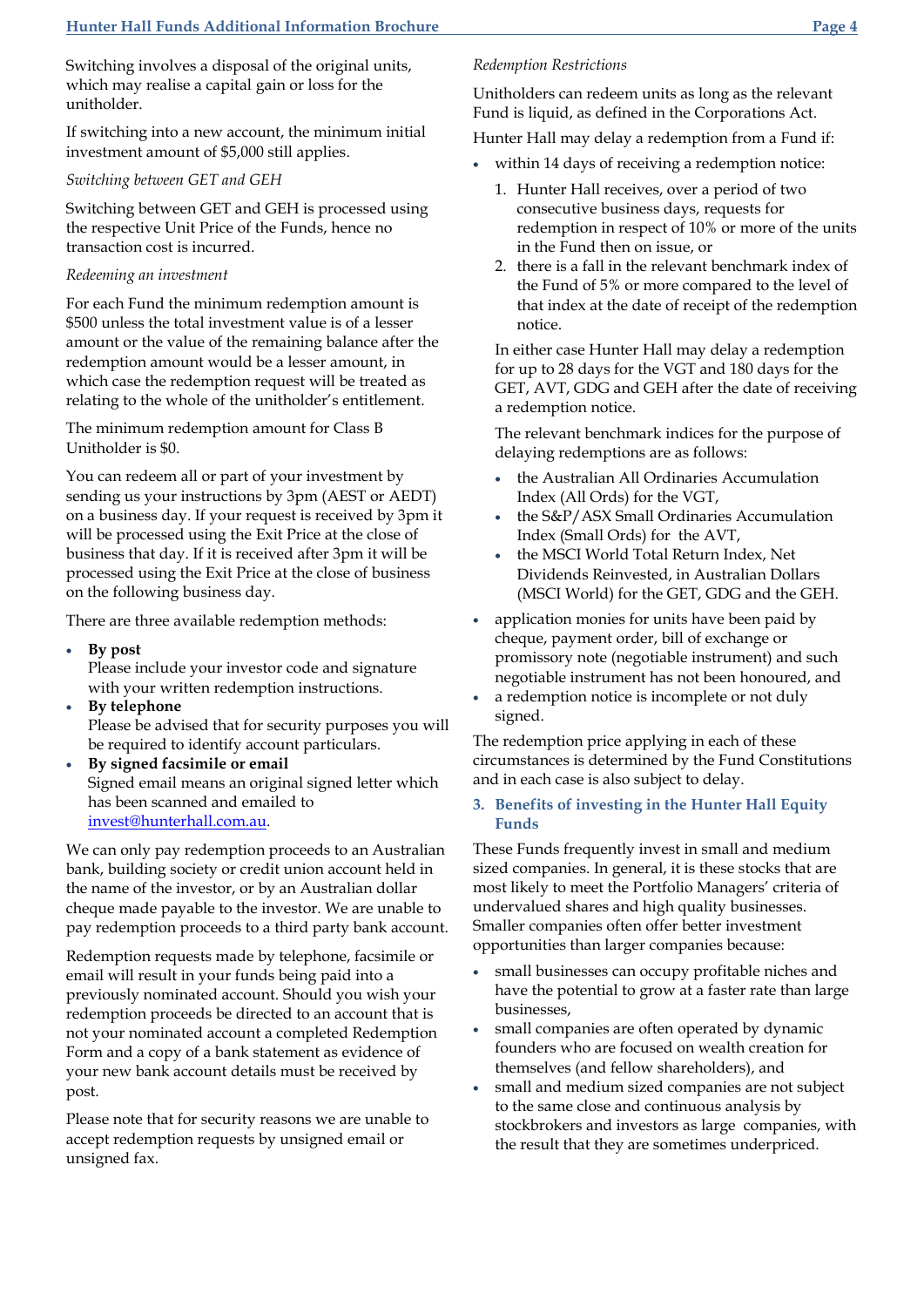# **Hunter Hall Funds Additional Information Brochure Page 5**

### *Disclosing Entities*

The Funds are disclosing entities for Corporations Act purposes and are therefore subject to reporting and disclosure obligations under the Corporations Act. Copies of documents lodged with the Australian Securities and Investments Commission (ASIC) in relation to the Fund may be obtained from, or inspected at, an ASIC office. You can also obtain copies of documents lodged with ASIC free of charge by contacting us on 1800 651 674 or by visiting Hunter Hall's website. Please contact us if you wish to obtain a copy of the following documents:

- the annual financial report of the Fund most recently lodged with ASIC;
- any half year financial report of the Fund that we lodged with ASIC after the lodgement of that annual financial report and before the date of this PDS; and
- any continuous disclosure notices that we provided in respect of the Fund after lodgement of that annual financial report and before the date of this PDS.

Any other continuous disclosure notices required under the Corporations Act will be made available at www.hunterhall.com.au, in accordance with the requirements of ASIC policy.

As at 30 June 2013 the GEH is not a disclosing entity as it has fewer than 100 investors. If the GEH becomes a disclosing entity, as a result of attracting further investors, it will receive the same treatment as the other Funds outlined above.

### *Authorised investments in the Funds*

Under each of the Funds' Constitutions, the Funds may invest in a wide variety of investment assets including listed shares, shares to be listed, exchange traded options, investment funds, debt instruments, foreign exchange contracts, derivatives and cash, or cash alternatives, in a manner consistent with the stated investment objective of each Fund.

The Funds may also invest in gold bullion, with the exception of the GDG.

While the GEH is authorised to invest in a wide variety of investment assets, Hunter Hall's intention is that it will be principally invested in units of the GET with the remainder of its assets being held in cash. The Fund fully hedges its foreign currency exposure derived from its holding in the GET.

### *Derivatives*

A derivative is a financial contract whose value depends on, or is derived from, an underlying asset such as an asset, liability, currency or index.

It is Hunter Hall's policy to use derivatives only for hedging exchange rate risks. The use of derivatives in a particular Fund is permitted only in accordance with the investment strategy applicable to that Fund as set out in the Constitution for that Fund and this PDS and

may not be used if that use conflicts with the strategy, objectives and constraints of that Fund.

Derivatives are not used to gear the Funds.

#### *Borrowing Power*

It is Hunter Hall's policy not to borrow to purchase Authorised Investments. However, the Funds' Constitutions allow Hunter Hall to borrow an amount not exceeding 30% of the value of each Fund.

### *The Responsible Entity*

The Responsible Entity of the Funds is Hunter Hall Investment Management Limited, whose main responsibility is to manage the Funds in a proper and efficient manner. In doing so, it must comply with all of its obligations set out in the Funds' Constitutions, the Corporations Act and other laws.

Hunter Hall can retire or be removed as the Responsible Entity of the Funds in accordance with the Corporations Act.

Hunter Hall must keep, or cause to be kept, the financial statements of the Funds in accordance with the law. The financial statements of the Funds will be available on Hunter Hall's website within 3 months after each financial year end.

Hunter Hall has prepared a Compliance Plan for each of the Funds and has lodged these with the ASIC.

The Hunter Hall Board monitors the operations of the Funds and the adequacy of the Compliance Plan. The Compliance Plan is audited annually.

Subject to compliance with the Constitutions, Hunter Hall has absolute and uncontrolled discretion as to the investment of funds and it must, at all times, maintain adequate arrangements for the redemption of units. Hunter Hall is entitled to be indemnified from the Funds as long as it does not act negligently or fraudulently.

#### *Constitutions of the Funds*

Each of the Hunter Hall Funds is governed by a Constitution. The Constitutions may be inspected during normal business hours at Hunter Hall's Registered Office.

Primary provisions covered in the Constitutions include:

- the duties and obligations of the Responsible Entity,
- rights, interest and liabilities of the unitholders,
- investment, valuation and borrowing powers,
- fees and recoverable expenses,
- unit issue, redemptions and switching,
- unitholder meetings, and
- duration and termination of the Funds.

Each unit in a Fund confers on its holder an equal interest in the relevant Fund, but no unit confers an interest in any particular part of the Fund's assets or the right to participate in the management of the Fund.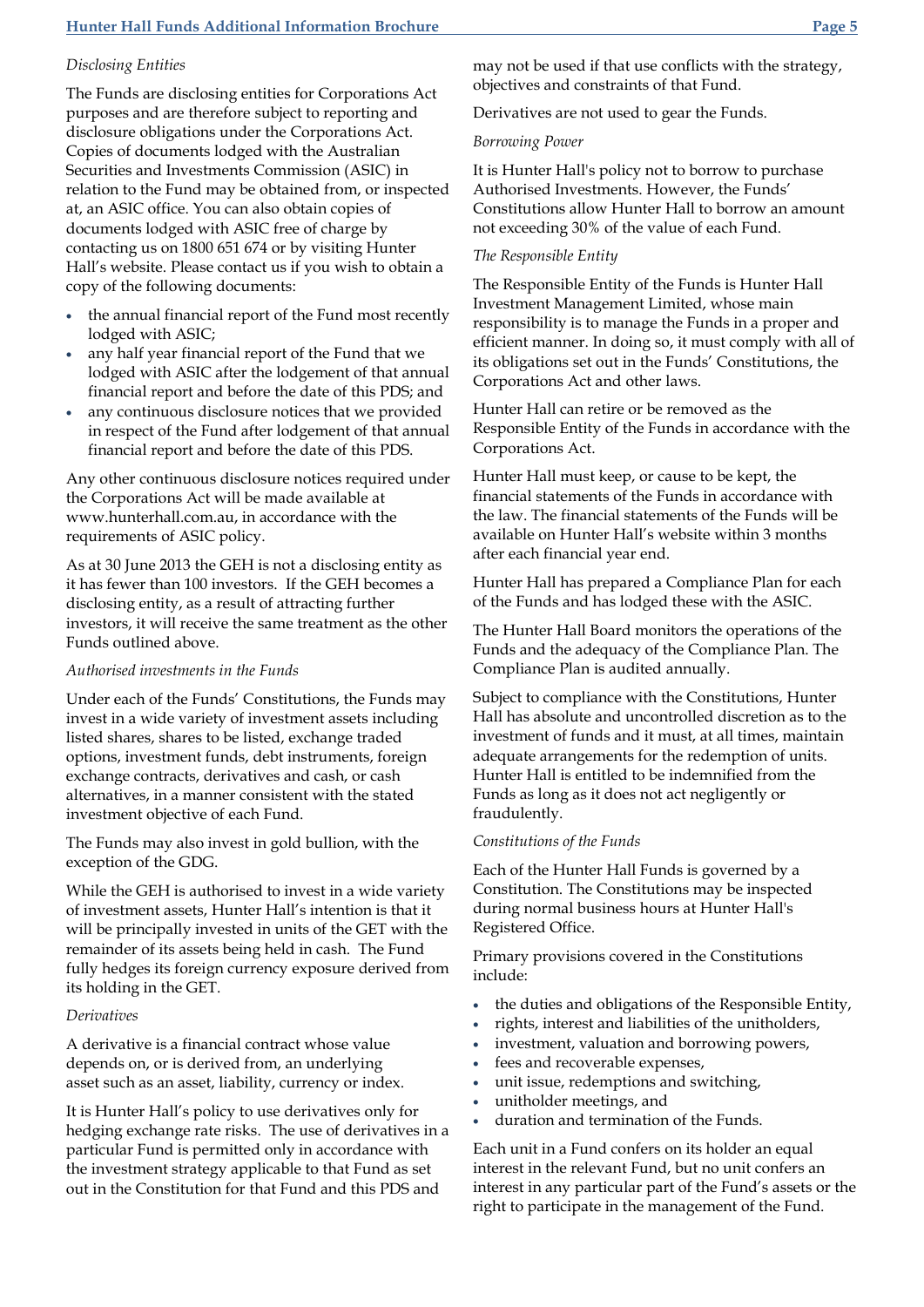Hunter Hall may amend one, or all, of the Funds' Constitutions. However, where Hunter Hall believes that the rights of the unitholders may be adversely affected, the proposed amendment must receive the consent of unitholders, given at a duly convened meeting. At such a meeting, at least 75% of those present either in person or by proxy must vote in favour.

### *Warning Statement to New Zealand Investors*

This offer to New Zealand investors is a regulated offer made under Australian and New Zealand law. In Australia, this is Chapter 8 of the Corporations Act 2001 and Regulations. In New Zealand, this is Part 5 of the Securities Act 1978 and the Securities (Mutual Recognition of Securities Offerings - Australia) Regulations 2008.

This offer and the content of the offer document are principally governed by Australian rather than New Zealand law. In the main, the Corporations Act 2001 and Regulations (Australia) set out how the offer must be made.

There are differences in how securities are regulated under Australian law. For example, the disclosure of fees for collective investment schemes is different under the Australian regime.

The rights, remedies, and compensation arrangements available to New Zealand investors in Australian securities may differ from the rights, remedies, and compensation arrangements for New Zealand securities.

Both the Australian and New Zealand securities regulators have enforcement responsibilities in relation to this offer. If you need to make a complaint about this offer, please contact the Financial Markets Authority, Wellington, New Zealand. The Australian and New Zealand regulators will work together to settle your complaint.

The taxation treatment of Australian securities is not the same as for New Zealand securities.

If you are uncertain about whether this investment is appropriate for you, you should seek the advice of an appropriately qualified financial adviser.

The offer may involve a currency exchange risk. The currency for the securities is not New Zealand dollars. The value of the securities will go up or down according to changes in the exchange rate between that currency and New Zealand dollars. These changes may be significant.

If you expect the securities to pay any amounts in a currency that is not New Zealand dollars, you may incur significant fees in having the funds credited to a bank account in New Zealand in New Zealand dollars. The dispute resolution process described in this offer document is only available in Australia and is not available in New Zealand.

# *Website access to investment information*

Unitholders and their advisors may view information pertaining to their investments in the Funds via the Fund Administrator's web service. Access can be obtained by contacting FundBPO as details on page 1 of the Additional Information brochure.

### *Margin Lending*

When you invest through a Margin Lender, you do not acquire the rights of a unitholder in the Fund. The Margin Lender is the registered holder and your contract with them will stipulate your rights and entitlements. All correspondence and dealings regarding your investment will be through the Margin Lender and you will need to contact them if you wish to make a transaction or change to the account. Hunter Hall accepts no responsibility for any aspect of a Margin Lending product or its administration.

### *Privacy Policy*

Hunter Hall will need to collect personal information from you in order to process your investment and provide services to you. We may also need to disclose your personal information to our agents, contractors or third party service providers in order to carry out these activities. If you use a financial advisor, details of your investment may be provided to them.

We may use your information for the purpose of marketing products issued by us. We aim to ensure that the personal information we retain about you is accurate, complete and up-to-date. Please contact our Investor Relations department by phone, email or letter if you:

- do not want us to disclose information to your financial advisor,
- do not want us to send you marketing information, or
- want to receive documents electronically.

Please contact our Investor Relations department in writing if you want to update your personal details.

It is important that you contact us. Otherwise we will assume that you have consented to us using your personal information as set out above.

Copies of the Privacy Policy are available from Hunter Hall and from the Hunter Hall website.

Investors may gain full access to any personal information collected about them by request.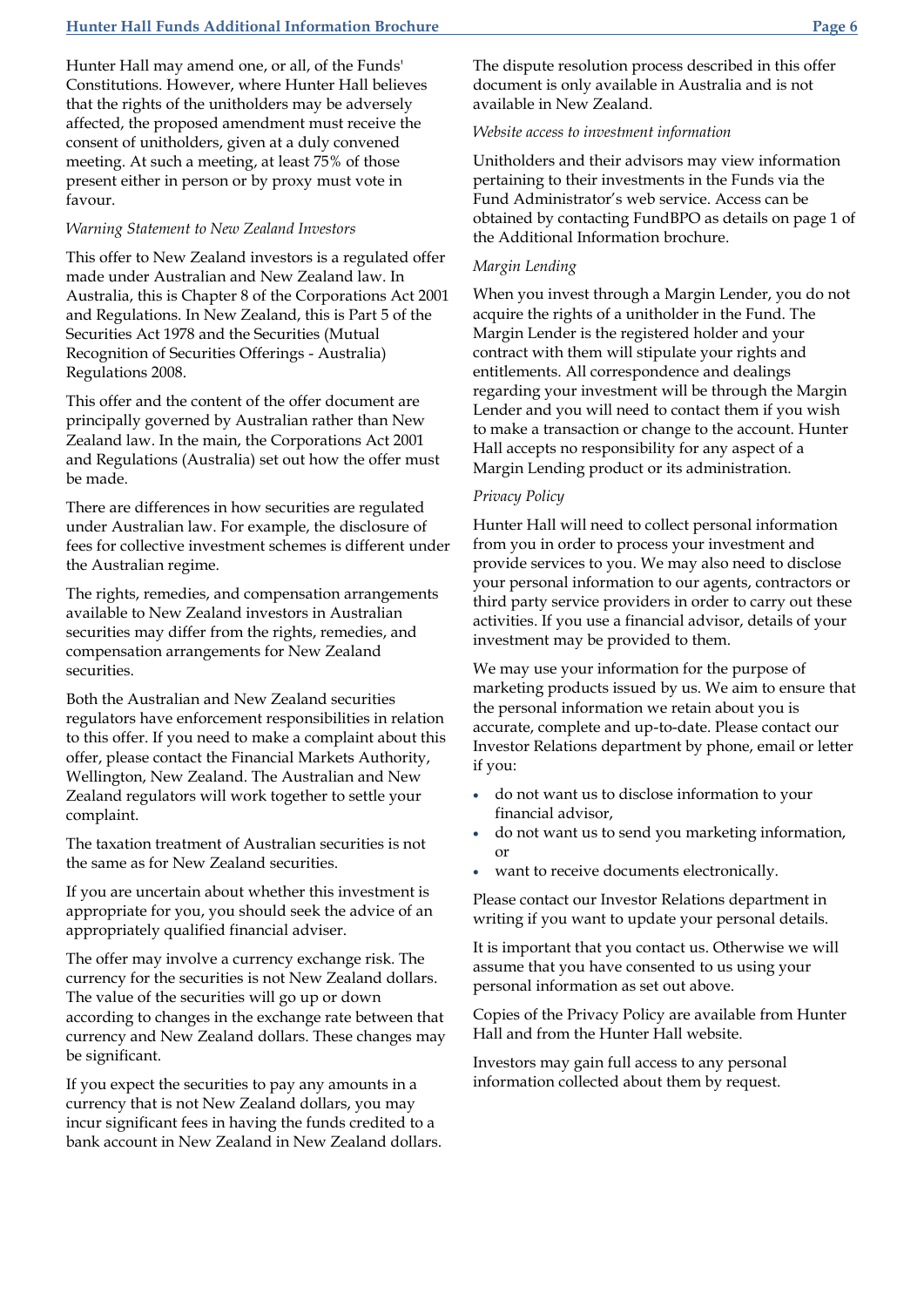*Anti Money Laundering (AML) and Counter-Terrorism Financing (CTF) Act 2006 Client Identification Requirements*

Hunter Hall's obligations as a provider of a designated service under the Act (being the issue of an interest in a Managed Investment Scheme) include:

- customer identification and verification,
- additional record keeping requirements, and
- ongoing customer due diligence and reporting (such as suspicious matters, threshold transactions and international funds transfer instructions).

To meet the customer identification and verification requirements, Hunter Hall must conduct certain due diligence to verify the identity of any prospective investor before units can be issued to that investor.

In some cases the verification process may be conducted by your financial advisor. Therefore, if you are applying for units in a Hunter Hall Fund through a financial advisor, please check with them to confirm whether they will be verifying your identity on our behalf.

The full identification requirements are detailed on the Application Form.

# **Service Providers**

### **Auditors**

The auditors are appointed by Hunter Hall and must be registered company auditors.

The auditor of the Hunter Hall Funds is Grant Thornton Audit Pty Ltd, of Level 17, 383 Kent Street, Sydney NSW 2000.

Sothertons Chartered Accountants, of Level 24, Westfield Tower 2, 101 Grafton Street, Bondi Junction NSW 2022, has been appointed the auditor of the Compliance Plan.

Hunter Hall may remove the auditors at any time and must remove the auditors if directed by unitholders in accordance with the Constitutions. The auditors may resign upon giving one months notice to Hunter Hall; however, any such resignation is subject to approval from ASIC.

### **Custodian**

The Custodian of the Funds is JPMorgan Chase Bank, N.A. (Sydney Branch) ABN 43 074 112 011 (AFSL 238367) (JPMorgan).

JPMorgan has had no involvement in the preparation of the PDS, or this brochure, and other than in relation to the references made to it, takes no responsibility for its contents.

JPMorgan does not guarantee the return of any investment, any tax deduction availability or the performance of the Funds.

The Custodian has entered into a Custody Agreement that sets out the Custodian's role in detail, including its rights and obligations, and a clause limiting its liability. It is not the role of the Custodian to protect the rights and interests of the Funds' investors.

### **Administration Services**

FundBPO Pty Ltd ACN 118 902 891 has been appointed to provide administration services for the Funds. FundBPO is a wholly owned subsidiary of MainstreamBPO Pty Ltd ACN 112 252 114.

### **Management Services**

Hunter Hall has entered into an agreement with Hunter Hall International Limited for the provision of management services. Copies of the agreements under which the above appointments were made are available for inspection at Hunter Hall's Registered Office.

### **Independent ESG Researcher**

Hunter Hall engages the services of independent Environmental, Social and Governance (ESG) company performance researcher the Centre for Australian Ethical Research Pty Ltd ACN 101 201 905 (CAER) to review companies in which the Funds have invested. Further information on CAER can be found at [www.caer.org.au.](http://www.caer.org.au/)

### **Service Providers Consent**

Each of the service providers above has given its consent to be named in this brochure in relation to their specified service and has not withdrawn that consent as at the date of this brochure.

# **4. Risks of managed investment schemes**

There is no additional information for this section.

#### **5. How we invest your money**

#### **Ethical Investment Policy**

Hunter Hall's ethical investment policy is implemented by its Investment Team. The extent of an investee Company's business involvement in screened activities is assessed by reference to a traffic lights document, which identifies associations with the activity as either:

| Red:   | Excluded   |
|--------|------------|
| Amber: | Restricted |
| Green: | Accepted   |

Consideration of environmental, social and ethical issues raised by prospective and existing investments are investigated within the investment research process and discussed at the Investment Team meeting on an ad-hoc basis.

The policy is subject to review on an ad-hoc basis.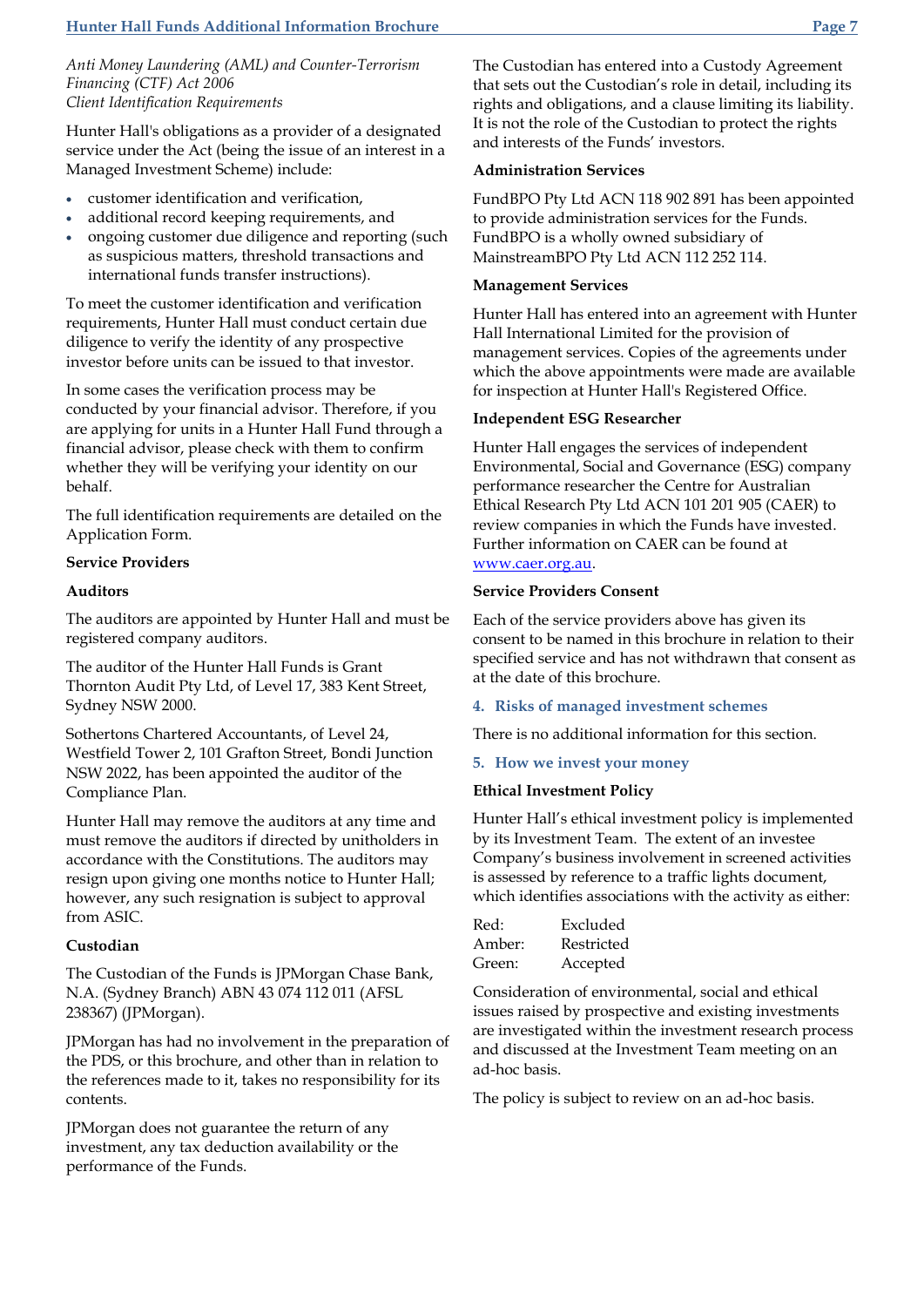# **Hunter Hall Funds Additional Information Brochure Page 8**

# *External Information provider*

Hunter Hall engages independent ESG researcher CAER to conduct an annual review of companies newly introduced to the Fund portfolios since the last review. The basis for the evaluation is the ethical policy as summarised in this PDS and the outcome of the review is a report highlighting investments which may not be compliant with the ethical investment policy.

The report is considered by the Investment Team in consultation with the risk manager and follow-up analysis of possible non-compliant investments may be undertaken. Hunter Hall has final discretion on whether or not to divest non-compliant investments. Where it is decided to divest, the asset is disposed as soon as practicable, as determined on a case-by-case basis, whilst endeavouring to realise the best price it reasonably can, taking into account liquidity and other market forces.

# *GDG Positive Screen*

In addition to the above, a positive screen is applied to the Hunter Hall Global Deep Green Trust at the absolute discretion of Hunter Hall.

Hunter Hall has no pre-determined view of what it regards to contribute positively to environmental, humanitarian, social and sustainability issues or of how far these considerations will be taken into account. Each prospective investment is assessed on its own merits.

No approach or timeframe has been set for monitoring and review of adherence to the positive screen. However, when Hunter Hall forms the view that an investment does not contribute positively to environmental, humanitarian, social and sustainability issues, the asset is disposed as soon as practicable, as described above.

No specific criteria or mechanisms are used to measure whether or not the positive screen objective has been met.

### **6. Fees and costs**

### **DID YOU KNOW?**

**Small differences in both investment performance and fees and costs can have a substantial impact on your long term returns.**

**For example, total annual fees and costs of 2% of your fund balance rather than 1% could reduce your final return by up to 20% over a 30 year period (for example, reduce it from \$100 000 to \$80 000).**

**\_\_\_\_\_\_\_\_\_\_\_\_\_\_\_\_\_\_\_\_\_\_\_\_\_\_\_\_\_\_\_\_\_\_\_\_\_\_\_\_\_\_\_\_\_\_\_\_\_\_\_\_\_\_\_\_\_\_\_\_\_\_\_\_\_\_\_\_\_\_\_\_\_\_\_\_\_\_\_\_\_\_\_\_\_\_\_\_\_\_\_\_\_\_\_\_\_\_\_\_\_\_**

**You should consider whether features such as superior investment performance or the provision of better member services justify higher fees and costs.**

**You may be able to negotiate to pay lower contribution fees and management costs where applicable. Ask the fund or your financial advisor.**

#### **TO FIND OUT MORE**

If you would like to find out more, or see the impact of the fees based on your own circumstances, the **Australian Securities and Investments Commission** (ASIC) website [\(www.fido.asic.gov.au\)](http://www.fido.asic.gov.au/) has a managed investment fee calculator to help you check out different fee options.

### *Summary of fees and costs*

The following table shows the fees and other costs that you may be charged. These fees and costs may be deducted from your money or from the returns on your investment or from the Fund assets as a whole.

You should read all of the information about fees and costs, as it is important to understand their impact on your investment.

Unless otherwise stated, fees and costs are inclusive of the net effect of GST, if applicable (i.e. inclusive of 10% GST, less any reduced input tax credits or RITCs available to the Fund).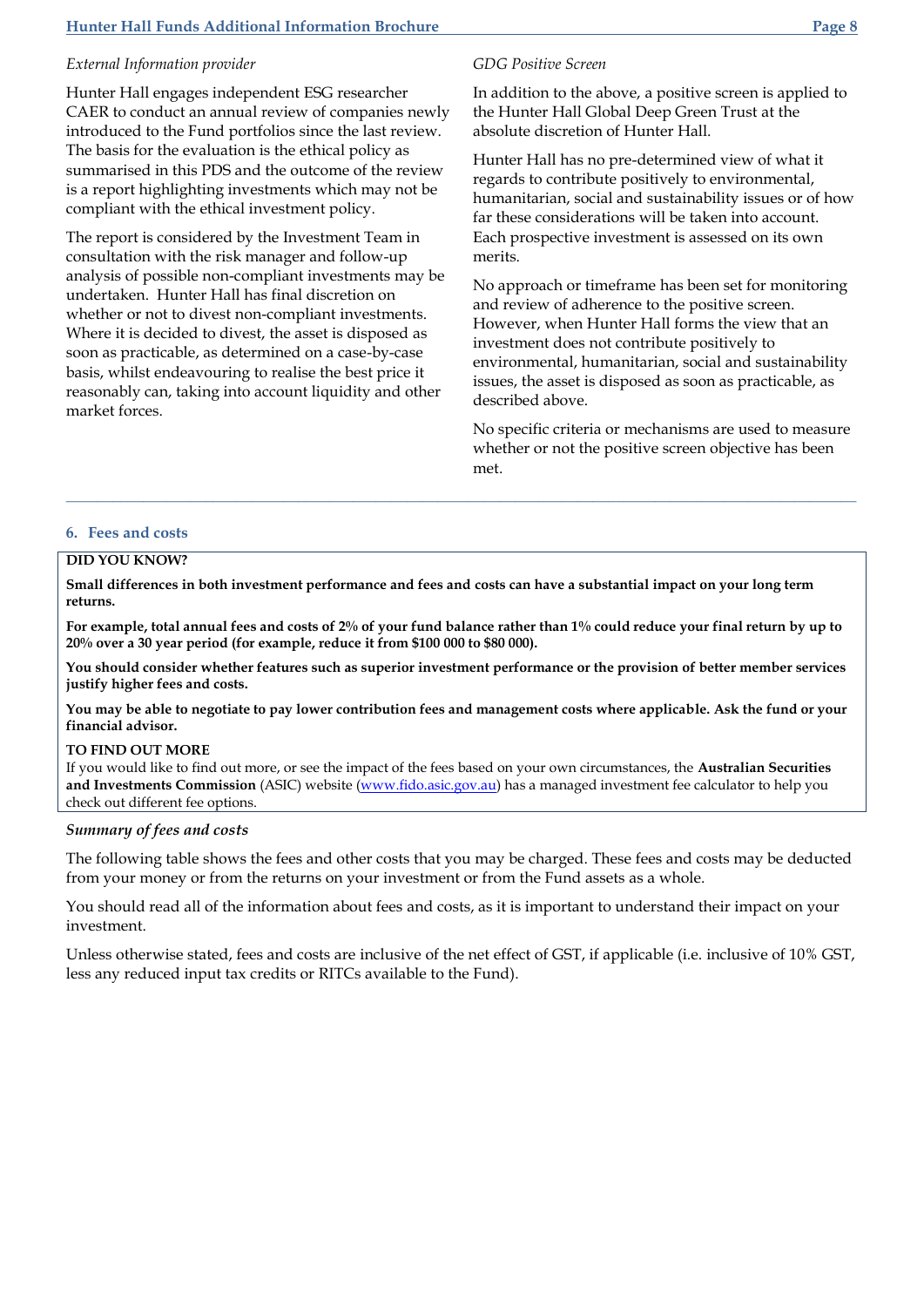Table 1

| Type of Fee or Cost                                      | Amount                                                | How and When Paid                                                           |
|----------------------------------------------------------|-------------------------------------------------------|-----------------------------------------------------------------------------|
| Fees when your money moves in or                         |                                                       |                                                                             |
| out of the fund <sup>1</sup>                             |                                                       |                                                                             |
| Establishment fee                                        | Nil                                                   | Not applicable.                                                             |
| The fee to open your investment                          |                                                       |                                                                             |
| Contribution fee <sup>2</sup>                            | Up to $5\%$                                           | Payable on each application for units,                                      |
| The fee on each amount contributed                       | For example for an initial application of             | deducted from application monies upon<br>application.                       |
| to your investment                                       | \$10,000 our entry fee, at 5%, will equal to<br>\$500 |                                                                             |
|                                                          |                                                       |                                                                             |
| Withdrawal fee                                           | Nil                                                   | Not applicable.                                                             |
|                                                          |                                                       |                                                                             |
| The fee on each amount you take                          |                                                       |                                                                             |
| out of your investment<br>Termination fee                | Nil                                                   | Not applicable.                                                             |
|                                                          |                                                       |                                                                             |
| The fee to close your investment                         |                                                       |                                                                             |
| Management Costs <sup>3</sup>                            |                                                       |                                                                             |
| The fees and costs for managing                          |                                                       |                                                                             |
| your investment                                          |                                                       |                                                                             |
| Recoverable expenses (including<br>Administration costs) | VGT - 0.17% pa estimate                               | Accrued daily and paid monthly from<br>the Fund assets.                     |
|                                                          | GET - 0.25% pa estimate                               |                                                                             |
|                                                          | AVT - 0.26% pa estimate                               |                                                                             |
|                                                          | GEH -0.30% pa capped                                  |                                                                             |
|                                                          | $GDG - 0.40\%$ pa capped                              |                                                                             |
| Management Fee                                           | VGT - 1.64% pa                                        | VGT - 1.53% of the management fee                                           |
|                                                          |                                                       | (1.64%) is accrued daily and paid<br>monthly from the Fund assets. 0.11% of |
|                                                          | GET - 1.85% pa                                        | the management fee $(1.64\%)$ is                                            |
|                                                          | GEH - 1.85% pa                                        | calculated quarterly, paid the month                                        |
|                                                          |                                                       | after the quarter and paid from the                                         |
|                                                          | AVT - 1.85% pa                                        | Funds assets.<br>GET, GEH, GDG, AVT - Accrued daily                         |
|                                                          | GDG - 1.64% pa                                        | and paid monthly from the Fund assets.                                      |
| Performance fee                                          | 15.38% of any outperformance of the                   | Accrued daily and usually paid each                                         |
|                                                          | applicable benchmark                                  | half year, after 31 December and 30                                         |
|                                                          |                                                       | June, from the Fund assets.                                                 |
|                                                          | The GEH will not charge a performance fee             |                                                                             |
|                                                          | whilst it is primarily invested in GET Units.         |                                                                             |
| Service fees <sup>1</sup>                                |                                                       |                                                                             |
| Investment switching fee                                 | Nil                                                   | Not applicable.                                                             |
| The fee for changing investment                          |                                                       |                                                                             |
| options                                                  |                                                       |                                                                             |
|                                                          |                                                       |                                                                             |

1 The Funds have a buy/sell spread (refer to 'Transaction Costs' in the additional explanation of fees and costs section). While not strictly a fee, this is a cost that is passed onto you when you acquire or dispose of units in the Funds.

2 Refer to the additional explanation of fees and costs section for more information on contribution fees.

3 Refer to the additional explanation of fees and costs section for more information on management costs.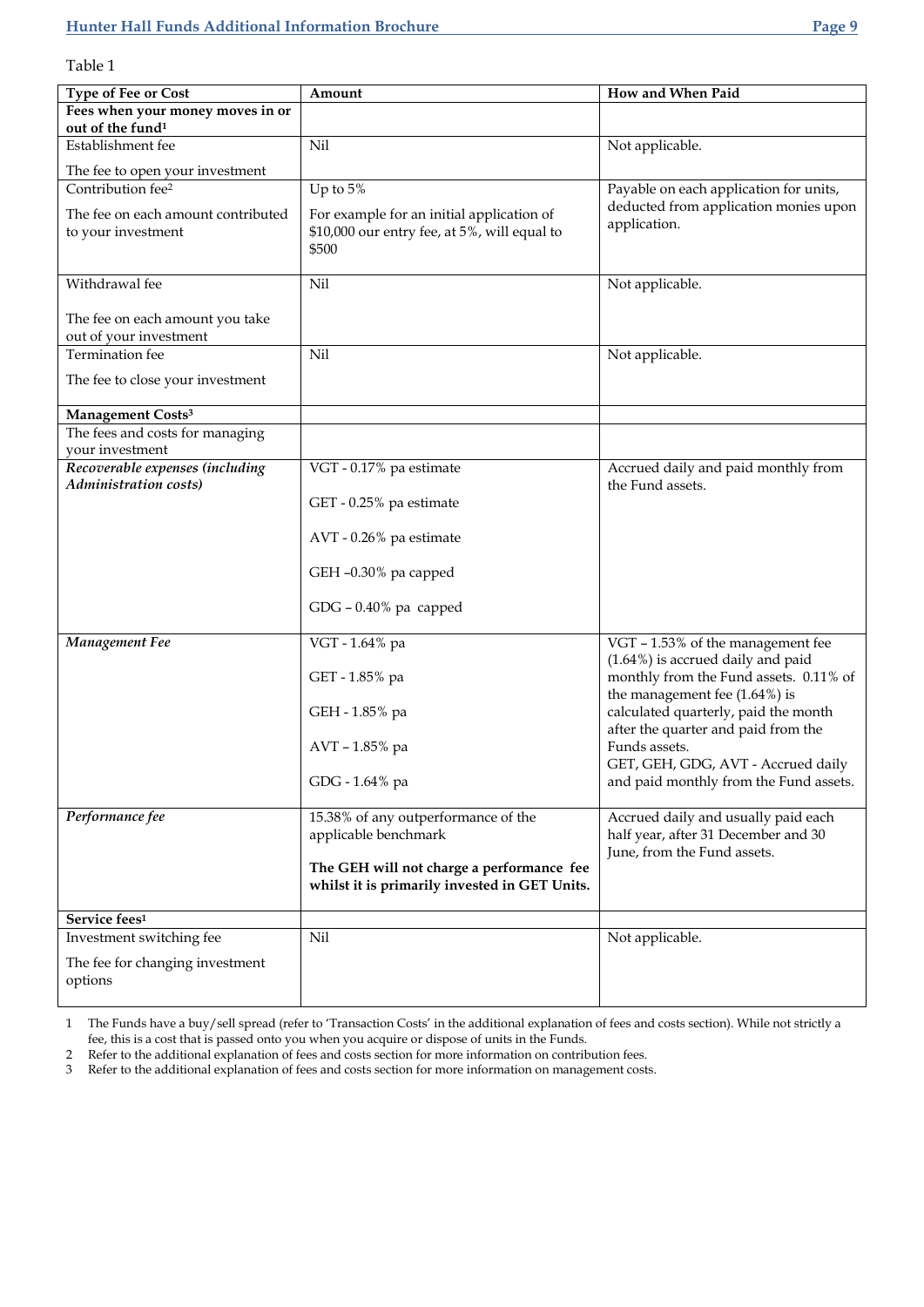# *Example of annual fees and costs*

This table gives an example of how the fees and costs in the VGT can affect your investment over a 1 year period. Unless otherwise stated, fees and cost disclosed in this section are inclusive of the net effect of GST, if applicable (i.e. inclusive of 10% GST, less any reduced input tax credits or (RITCs) available to the Fund.) You should use this table to compare this product with other managed investment products.

| $EXAMPLE -$ the VGT                       |       | <b>BALANCE OF \$50,000 WITH A</b><br><b>CONTRIBUTION OF \$5,000 DURING THE YEAR</b>                                                                            |
|-------------------------------------------|-------|----------------------------------------------------------------------------------------------------------------------------------------------------------------|
| <b>Contribution Fees</b>                  | 5%    | For every additional \$5 000 you put in, you will be charged between \$0 and \$250                                                                             |
| <b>PLUS</b> Management Costs <sup>1</sup> | 1.81% | And, for every \$50 000 you have in the fund you will be charged \$905 each year <sup>2</sup>                                                                  |
| <b>EQUALS</b> Cost of fund                |       | If you had an investment of \$50 000 at the beginning of the year and you put in an<br>additional \$5 000 during that year, you would be charged fees of from: |
|                                           |       | \$905 to \$1,155 <sup>3</sup>                                                                                                                                  |
|                                           |       | What it costs you will depend on the Fund you choose and the fees you<br>negotiate with your Fund or financial adviser.                                        |

1 Management costs are made up of a management fee of 1.64%, estimated recoverable expenses of 0.17% and an estimated performance fee of 0%. The performance fee of 0% was calculated based on the actual performance fees payable for the year ended 31 December 2012. This performance fee is for illustrative purposes only and is not a forecast. The performance fee may be higher, lower or not payable at all.

2 This cost does not include the management costs charged on the additional \$5,000 investment. This is on the assumption that the additional investment was made on the last business day of the year.

3 Additional fees may apply. **\_\_\_\_\_\_\_\_\_\_\_\_\_\_\_\_\_\_\_\_\_\_\_\_\_\_\_\_\_\_\_\_\_\_\_\_\_\_\_\_\_\_\_\_\_\_\_\_\_\_\_\_\_\_\_\_\_\_\_\_\_\_\_\_\_\_\_\_\_\_\_\_\_\_\_\_\_\_\_\_\_\_\_\_\_\_\_\_\_\_\_\_\_\_\_\_\_\_\_\_\_\_**

# *Additional Explanation of Fees and Costs*

# **Contribution fee**

Under the Funds' Constitutions, Hunter Hall is entitled to a contribution fee of 5% (GST inclusive) of the value of your initial investment and any subsequent investments (other than automatic reinvestment of income, or switching between Funds).

Hunter Hall has elected to forgo its entitlement to the first 1% of this fee for the duration of this PDS.

For investors using a licensed broker or financial advisor (Advisor), Hunter Hall, acting as agent for the Advisor, will deduct up to 4% of the investment amount in accordance with the directions detailed on the Application Form Section 11 'Contribution Fee Direction Form'. Any additional investments or amounts contributed under a regular savings plan will be processed in accordance with the Contribution Fee Direction Form until Hunter Hall has been advised otherwise. A portion of the fee paid to your Advisor may be rebated to you in the form of additional units.

Investors who apply for units directly to Hunter Hall (i.e. without an Advisor) will also be charged a 4% contribution fee, however, Hunter Hall reserves the right to rebate up to 100% of the fee to you.

No contribution fee is payable on additional units issued as a result of the automatic reinvestment of income or on switching between Funds.

Hunter Hall does not charge a termination fee or exit fee.

# **Management Costs**

Management costs are made up of administration costs, recoverable expenses, management fee, transaction costs and performance fees.

# *Administration costs*

Administration fees are the fees and costs of operating the funds. They include costs and fees charged by the administrator of the Funds. Administration costs are included in the recoverable expense estimate.

# *Recoverable expenses*

Hunter Hall is entitled to be reimbursed by each Fund for Scheme expenses including, but not limited to:

- Auditor's fees and expenses,
- bank fees,
- interest and overdraft expenses,
- printing and postage,
- costs of preparing PDS's, financial and other reports,
- custody and registry fees,
- expenses in connection with the keeping of accounting records,
- fees payable to persons engaged in relation to the Funds and their management, and
- all duties, taxes, disbursements, brokerage, expenses and outgoings incurred by Hunter Hall in relation to the investments and operation of the Funds.

# *Management fee*

Management fees are paid to Hunter Hall for investing the assets of the Fund, represented as a percentage of the total Value of the Fund.

A management fee rebate of 0.35% per annum for the GET, the GEH and the AVT is available for wholesale investors, or investors who invest in the Fund via IDPS platforms such as Master Trusts and Wraps.

The GEH will not charge a management fee whilst it is primarily invested in GET Units.

# **Transaction costs (buy-sell spreads)**

The Entry Price and the Exit Price for units in each of the Funds are adjusted to reflect the transaction costs of converting your application monies into fund investments and cash, respectively.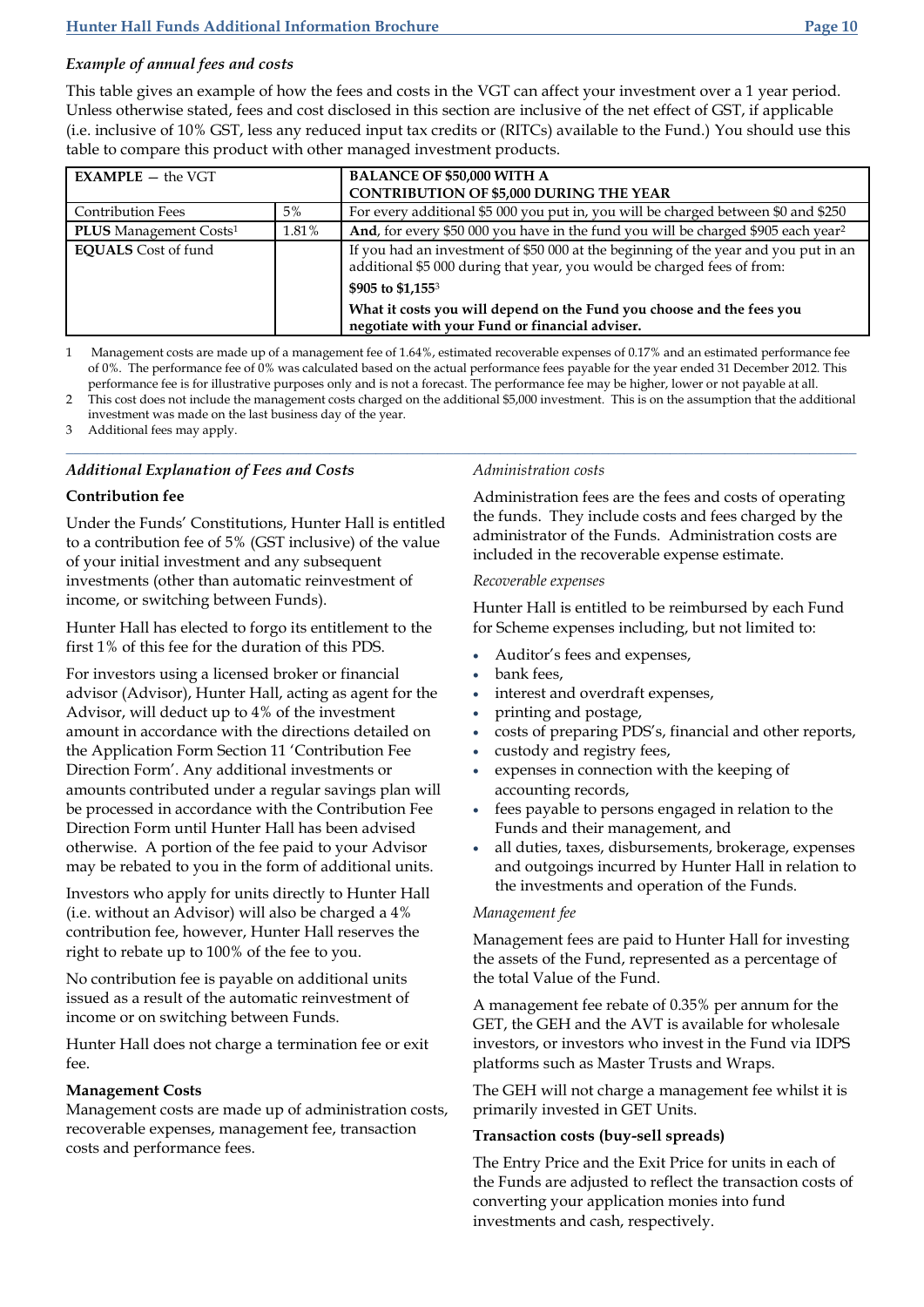The difference between Unit Value, Entry Price and Exit Price is known as the spread. When you obtain or redeem units, any buy or sell spread at that time is a cost to you additional to the fees and costs in Table 1.

The spread (transaction cost) for each of the Funds is 0.30%. Based on a transaction cost of 0.30%, an investment of \$50,000 will incur a transaction cost of \$150 and a withdrawal of \$50,000 will incur a transaction cost of \$150. This cost will be charged through adjusting the unit price by the spread.

Please note that transaction costs will apply if you switch between the Funds. However, while the GEH continues to be primarily invested in the GET, switching between the GET and GEH will not incur any transaction costs. The switch will be processed using the respective Unit Price of the Funds.

### *Performance Fee*

The Constitution for each Fund sets out Hunter Hall's entitlement to levy on the respective Fund a performance fee calculated in accordance with the Schedule to that Constitution.

Hunter Hall is entitled to a performance fee where it outperforms the applicable Benchmark Index for the relevant Fund. The Benchmark Index used to calculate the performance fee for the Funds are:

- the Australian All Ordinaries Accumulation Index (All Ords) for the VGT,
- the S&P/ASX Small Ordinaries Accumulation Index (Small Ords) for the AVT,
- the MSCI World Total Return Index, Net Dividends Reinvested, Hedged into Australian Dollars (MSCI World Hedged) for the GEH,
- the MSCI World Total Return Index, Net Dividends Reinvested, in Australian Dollars (MSCI World) for the GDG and the GET.

An accrual period is defined as a 6 month period commencing 1 January or 1 July.

The performance fee is accrued daily as a liability of the relevant Fund provided the aggregate performance fee is a positive amount.

The calculation of the performance fee as set out in the Schedule to the Constitution for each Fund is as follows:

At the end of each accrual period, Hunter Hall is entitled to receive a fee from the Fund which is equivalent to the aggregate of performance fees determined for each day of the accrual period in accordance with the following formula:

P =  $15\% \times (A - B)$ 

where:

P is the performance fee for the day,

- A is the investment return of the Fund for the day, as defined below,
- B is the benchmark return for the day, as defined below

The investment return for each day is the amount by which the Net Value of the Fund at the end of a day exceeds or is less than the Net Value of the Fund at the end of the previous day, excluding any additions to or withdrawals from Fund assets by way of subscription for or redemption of Units during the day.

The benchmark return for each day is the amount equal to the prescribed proportion of the Net Value of the Fund at the end of the last trading day immediately preceding that day. For this purpose, prescribed proportion means the percentage by which the index applicable for the Fund increases or decreases over the course of the day.

If the aggregate performance fee for an accrual period is a negative amount, no fee is due to Hunter Hall and the negative amount will be included in the aggregate of the succeeding accrual period.

For the GET and the AVT:

If the aggregate investment return for an accrual period is not greater than zero, the performance fee payable to Hunter Hall in respect of that accrual period will be carried forward to the following accrual period. It is Hunter Hall's policy to carry the payable performance fee forward over successive accrual periods until such time as there is an accrual period with a positive investment return.

For the VGT, the GEH and the GDG:

If the aggregate investment return for an accrual period is not greater than zero, no performance fee shall be payable to Hunter Hall in respect of that accrual period.

The following example shows how the performance fee will be calculated for an investment of \$10,000 in the VGT on the assumption that Hunter Hall outperforms the index by 5%.

Performance fee =  $15.38\% \times 5\% \times $10,000$  $= $76.90$ 

# **Other costs**

*Dishonour fee*

If your application is paid by cheque, bill of exchange, promissory note or money order and the cheque, bill of exchange, promissory note or money order is not honoured on presentation, Hunter Hall may charge you a fee of twenty dollars (\$20). Hunter Hall may recover the fee by deducting from your distribution income or cancel a sufficient number of units to recover the fee. We will notify you in writing if such a fee is charged.

### **Maximum fees**

The maximum fees that can be charged under the Funds' Constitutions are:

| Contribution fee | 5%                                   |
|------------------|--------------------------------------|
| Management fee   | VGT - 1.64%                          |
|                  | GET, GEH, AVT, GDG - 1.85%           |
|                  | We currently charge a management fee |
|                  | of 1.64% per annum for the GDG       |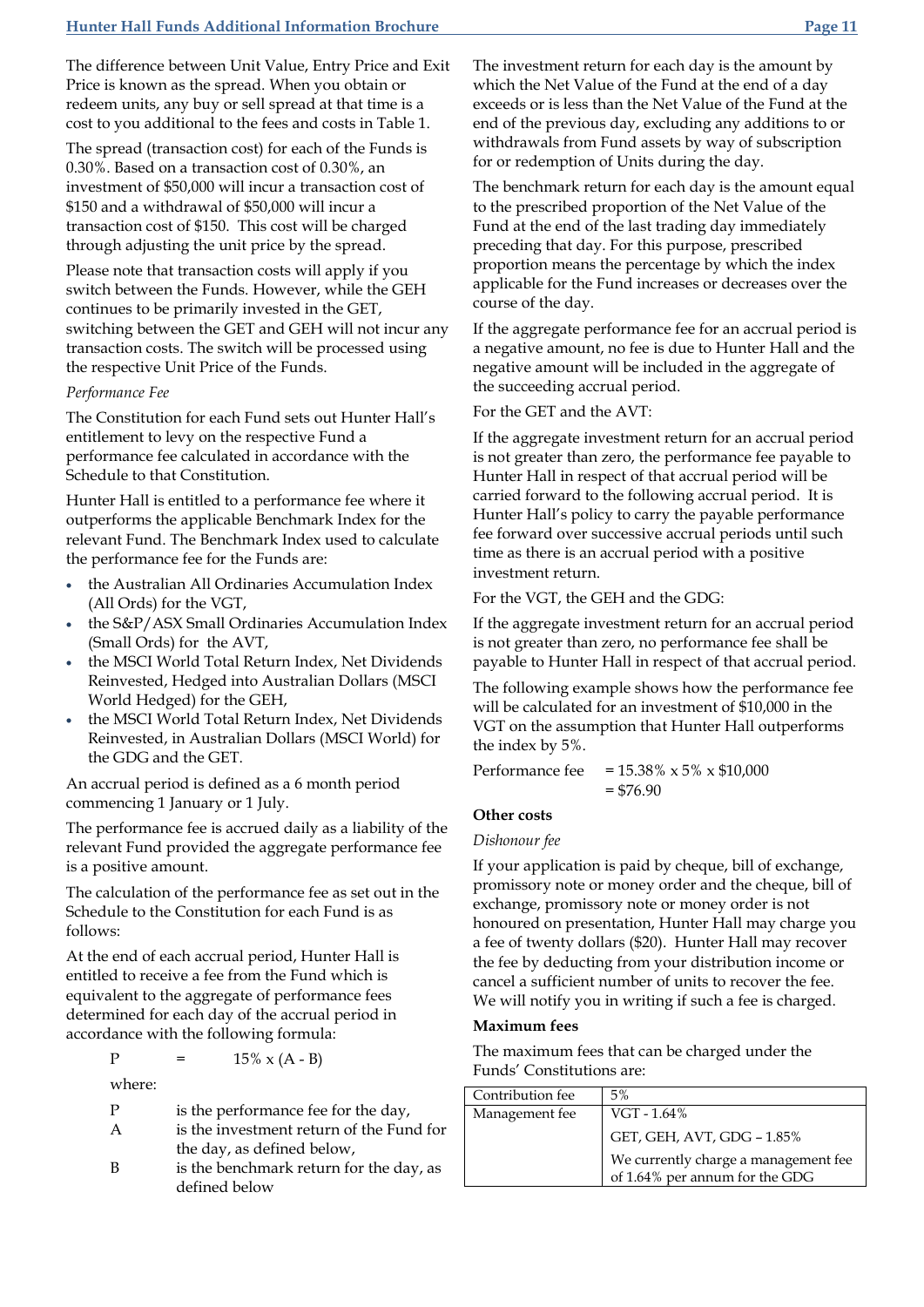### **Tax Indemnity**

In the event that Hunter Hall incurs a liability for any kind of tax or impost on account of a unitholder, Hunter Hall has broad powers of recoupment from income due to the unitholder.

In the event that Hunter Hall is required, under any statutory or common law, to pay tax in its capacity as Responsible Entity of the Funds, Hunter Hall is empowered under the Constitutions to pay the tax from the assets of the appropriate Fund.

# **Tax on Distributions**

Please refer to the section 'Tax implications of investing' (for Australian investors) and the New Zealand Investors section.

### **Payments to your financial advisor**

Hunter Hall may pay an ongoing commission to your financial advisor of 0.35% per annum of the value of your investment if you are a Class A unitholder in the GET, GEH or AVT provided the arrangement with the financial advisor meets the grandfathering provisions or otherwise satisfies the requirements of Part 7.7A of the Corporations Act 2001 (Cth) (FoFA legislation). The commission is paid by Hunter Hall and is not an additional fee incurred by unitholders. It is calculated daily and paid monthly in arrears. Hunter Hall does not pay ongoing commission to financial advisors in respect of investments in the VGT or GDG. Hunter Hall will not pay ongoing commission on arrangements entered in to after 30 June 2013, unless such arrangements are subject to the grandfathering provisions or otherwise permitted pursuant to the FoFA legislation.

#### **Fee Changes**

Hunter Hall may change the fees at our discretion and without the consent of investors. However, Hunter Hall will give investors 30 days written notice of any intention to increase the existing fees, expenses or recovery of expenses, or introduce establishment, withdrawal or termination fees.

#### **7. How managed investment schemes are taxed**

The following is a general tax summary of the key Australian income tax and goods and services tax (GST) implications of investing in one or more of the Funds for individuals that are Australian resident taxpayers. These individuals are assumed to hold their units in the Funds on capital account and to be dealing at arm's length.

The information in this summary is general in nature. This information does not constitute legal or tax advice and does not seek to address all of the tax issues that may be relevant to a prospective investor. The tax treatment will vary according to individual circumstances and prospective investors are advised to seek their own independent tax advice in respect of their proposed investment in the Funds. All tax liabilities are, and will remain, the responsibility of each investor. The Responsible Entity is not responsible for any taxation or penalties incurred by investors in any circumstance.

All references in this tax summary to legislative provisions are to provisions of the *Income Tax Assessment Act 1936* and the *Income Tax Assessment Act 1997* (together, the 'Tax Act'), unless otherwise stated.

The taxation summary is based on the Australian taxation laws in force and the administrative practices of the Australian Taxation Office (the ATO) generally accepted as at the date of this PDS. Any of these may change in the future without notice and legislation introduced to give effect to announcements may contain provisions that are currently not contemplated and may have retrospective effect.

# **Tax treatment of the Funds**

The Funds are Australian resident trusts for Australian tax purposes. As unitholders should be entitled to all of the distributable income of the Fund each financial year, the Responsible Entity should not generally be liable for income tax in respect of the taxable income of the Fund (instead the unitholders will be directly). In some circumstances, a Fund may have net taxable income, but may be considered not to have income available to distribute to the unitholders. In this case, the net taxable income would be taxable to the Responsible Entity at the current rate of 46.5% and the tax would be paid out of the assets of the Fund.

The ATO has issued a draft Taxation Ruling TR 2012/D1, which states that the Responsible Entity, in some limited circumstances where there is not considered to be a genuine accretion to the assets of a Fund, may not be able to determine that the Fund has distributable income even where the Fund has net taxable income. The draft ruling is subject to consultation and may not be wholly correct. The Responsible Entity intends to take all reasonable measures to ensure that there is distributable income of each Fund for each income year, taking into account the views expressed in the draft ruling, such that the net taxable income would not be taxable to the Responsible Entity.

The net income of each Fund should take into account the following amounts:

- a) Capital gains and losses on any shares, units, other equity interests, land and related rights and options held by the Fund that are taken to be on capital account pursuant to an election the Responsible Entity makes under Division 275 of the *Income Tax Assessment Act* 1997;
- b) Gains or losses on any assets held by the Fund on revenue account, such as debt securities, derivatives and other financial arrangements;
- c) Dividends (or dividend equivalent payments) paid in respect of the equity investments of the Fund, including any franking credits attached to the dividends (or dividend equivalent payments); and
- d) Interest on debt securities or cash held by the Fund.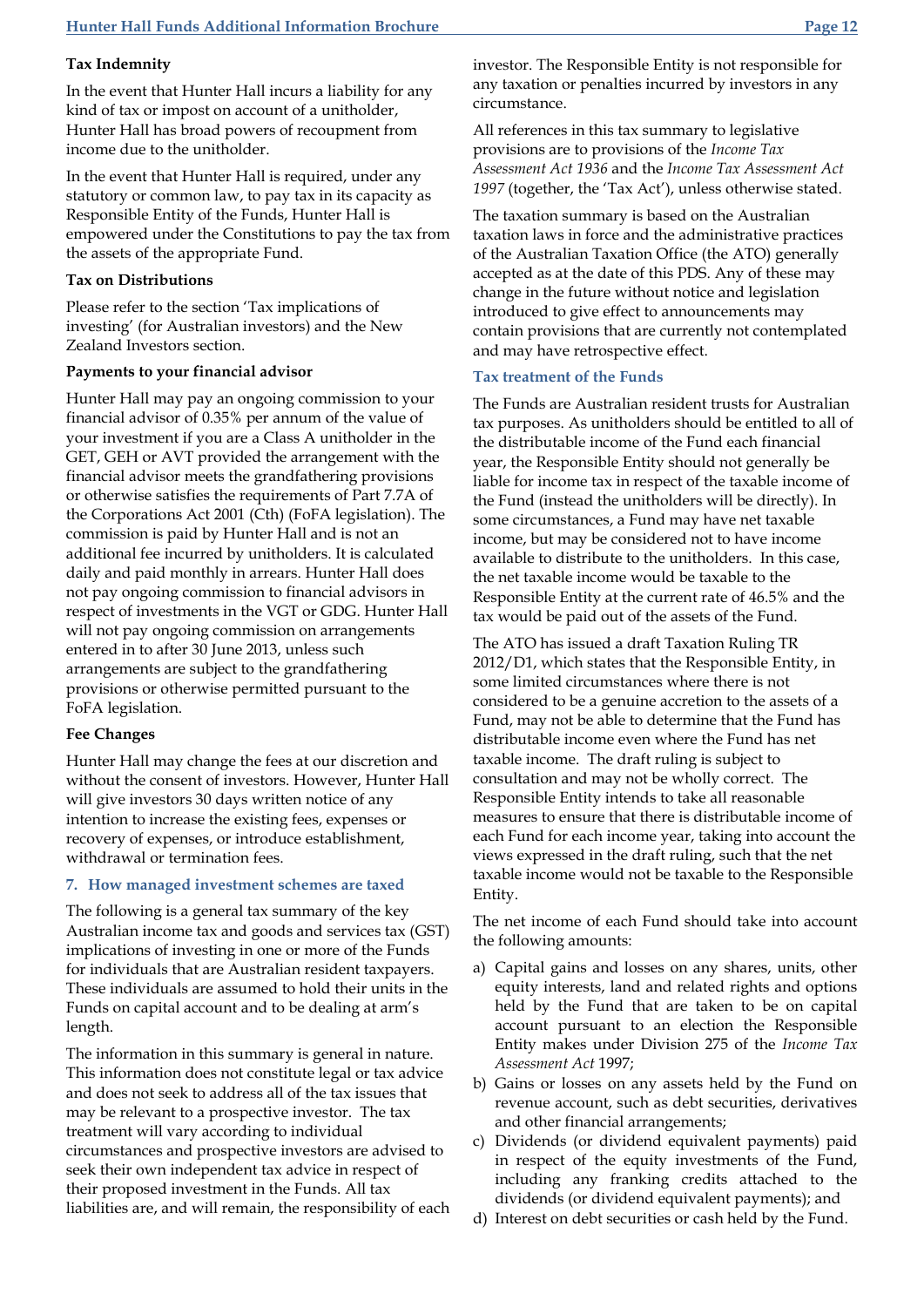For the purposes of calculating the net income of the Funds, a 50% discount would be applied to capital gains made on assets the Funds had held for at least 12 months.

The Government has proposed to introduce 'Foreign Accumulation Fund' rules, under which amounts may be included in the net income of an Australian Fund in respect of their interests in foreign funds on an accruals basis (i.e. prior to any distributions in fact being received). Exposure draft legislation has suggested that the rules would only apply where 80% or more of the total assets the foreign fund holds are debt interests and the foreign fund does not distribute 80% or more of its realised profits and gains, however this may change.

### **Tax treatment of Investors**

The Constitutions provide that unitholders are entitled to their proportionate share of the distributable income of a Fund at the end of each year. As a result, you will be required to include a proportionate share of the taxable income of the Fund in your own assessable income. This takes into account income that has been reinvested, and income for which the entitlement has arisen but that has not yet been distributed to you. Unitholders will receive an annual distribution statement which will identify the components of their distributions, e.g. franked and unfranked dividends, capital gains, foreign income, tax-deferred amounts).

Where a unit holder receives a distribution referable to a discounted capital gain of a Fund (i.e. subject to the 50% reduction mentioned above), the unit holder would be required to 'gross up' the capital gain component of the distribution and apply their own capital losses (if any) against the gross capital gains before applying their own relevant discount percentage (if any) to any remaining capital gains (being 50% for individuals and 33 ⅓% for complying superannuation funds).

Distributions from the Funds may include nonassessable amounts, including 'tax-deferred' amounts or returns of capital. Such amounts are not taxable as income to the investors when distributed but rather will reduce the cost base of the units held in the relevant Fund for the purposes of determining a capital gains tax liability on the disposal of the units.

If a Fund is in a tax loss or net capital loss position for a financial year, this loss cannot be distributed to you, i.e. used by you to offset other income. However, such a loss may be able to be carried forward and deducted against future income of the Fund if, in the case of a tax loss, the Fund meets certain requirements in relation to the continuity of persons with an interest in the Fund.

An investment in units in the Funds should generally not be regarded as a financial arrangement subject to the 'Taxation of Financial Arrangements' rules.

### **CGT treatment**

The cost base of your units for CGT purposes will include, among other things, the amount paid to acquire the units and any incidental costs. As discussed above, where you receive a distribution in excess of your share of the net income of a Fund, the amount of the distribution not included in your assessable income will reduce the cost base in your units. If investors receive distributions of non-assessable amounts that exceed their cost base in their units, they would make a capital gain to the extent of the excess.

You may make a capital gain or capital loss when you dispose of your units. As a general rule, where the proceeds on disposal of your units are greater than the cost base of those units, you will make a capital gain. The amount of proceeds on disposal will depend on whether or not you withdraw from the relevant Fund and redeem your units or whether you dispose of your units to a third party.

If you withdraw from a Fund and redeem your units, your total redemption proceeds may comprise both a distribution of income from the Fund and a payment for the redemption of your units. In these circumstances, only the component relating to the payment for the redemption of units will be relevant in determining whether or not you make a capital gain or loss.

Where you are able to assign or sell your units to a third party, the total sale proceeds you receive for this assignment will be taken into account in determining whether you make a capital gain or capital loss.

Where CGT discount treatment applies, this means that only half (if you are an individual or trust) or two thirds (if you are a complying superannuation entity) of any capital gain on units which are held for more than twelve months will be included in your assessable income.

If you make a capital loss on the disposal of your units, this loss will only be able to be offset against capital gains you derive from other sources and not against other ordinary income, like distributions or wages. However, capital losses can be carried forward and used to offset capital gains you may make in later years.

#### **Tax File Number**

If you do not provide a tax file number or claim a valid exemption (or in certain circumstances provide an Australian Business Number), the Responsible Entity will be required to deduct tax from your distributions at the highest marginal tax rate plus Medicare levy (currently 46.5%). Any tax file number you provide will be reported to the ATO by the Responsible Entity in connection with your investment.